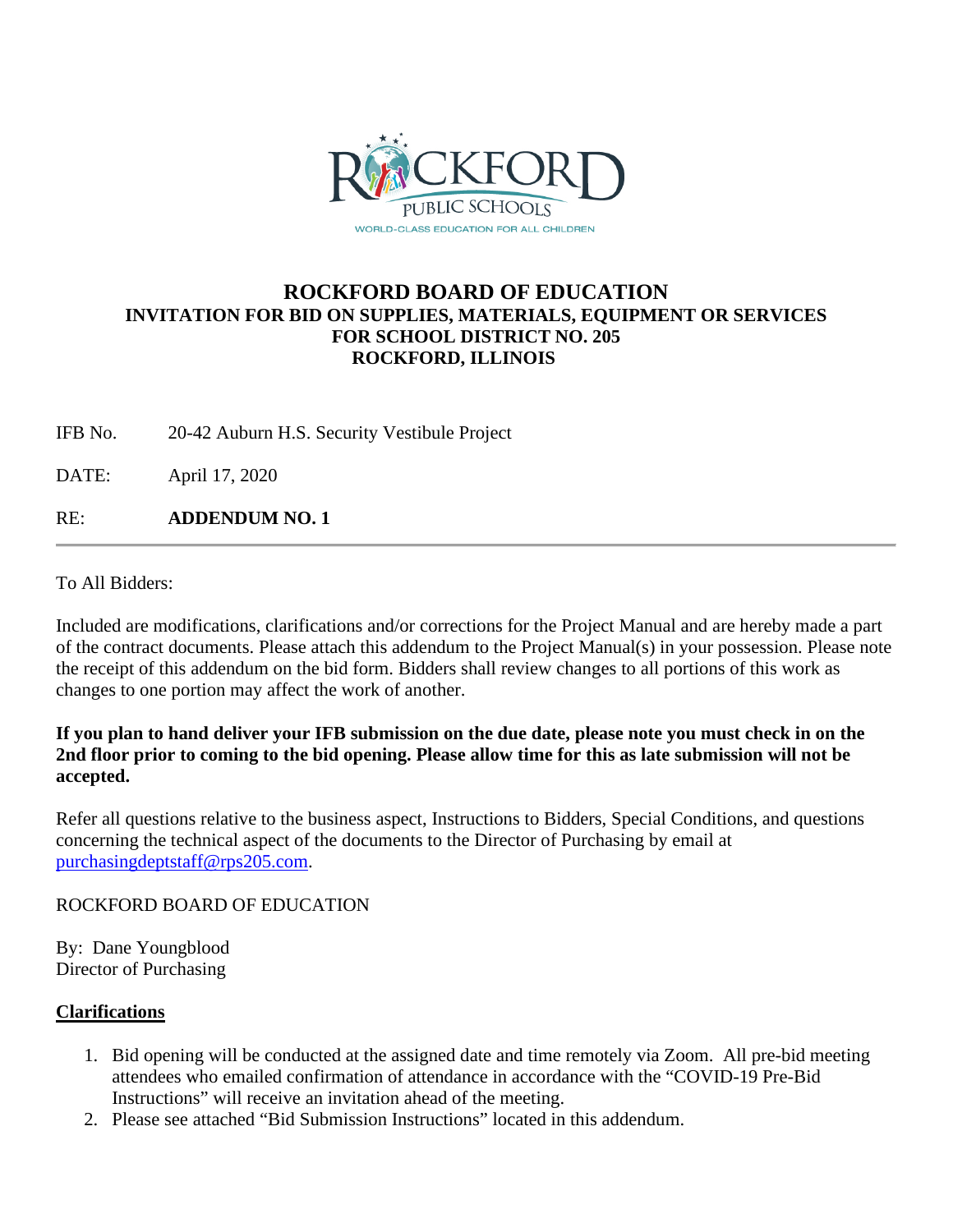# RICHARD L. JOHNSON ASSOCIATES | ARCHITECTS

# **ADDENDUM ONE**

| Project No.: | $20-42$ |
|--------------|---------|
|--------------|---------|

April 17, 2020 Date:

**CHANGES to the BIDDING DOCUMENTS** Subject:

- Project: **SECURITY VESTIBULE PROJECT AT AUBURN HIGH SCHOOL** ROCKFORD PUBLIC SCHOOLS ROCKFORD, ILLINOIS
- **Bids Due:** 10:00AM, WEDNESDAY, APRIL 29, 2020
	- From: RICHARD L. JOHNSON ASSOCIATES, INC. **4703 CHARLES STREET** ROCKFORD, IL 61108

To: ALL PROJECT DOCUMENT HOLDERS

Please reproduce this Addendum as needed, and attach to the Project Manuals for the above project.

Bidders shall indicate receipt of this and all Addenda in the space provided on the Bid Form. Failure to do so may be sufficient cause to reject the bid.

Sincerely RICHAR ASSOCIATES, INC. L. JOHNSON

Scott R. Johnson, AIA, LEED AP

This Addendum consists of: Pages 1 thru 2. Bid Submission Instructions - 1 page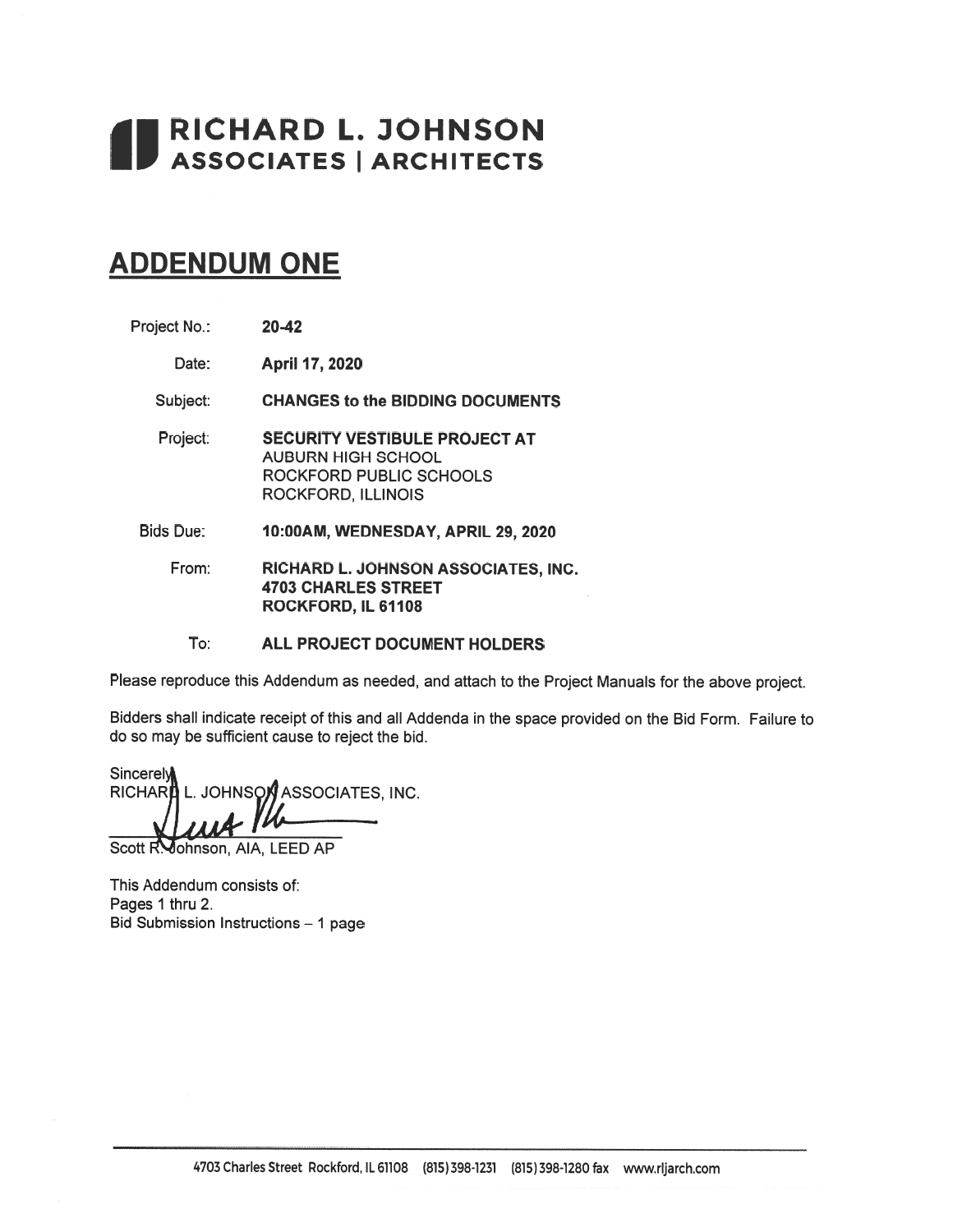NOTE: Wherein this Addendum conflicts with the original Project Manual and Drawings, this Addendum shall govern.

### **CHANGES to the PROJECT MANUAL**

#### 1. GENERAL ITEMS

- 1.1. Pursuant to the Prevailing Wage Act, the contractor and its subcontractors are obligated to file certified payrolls through IDOL's portal. In addition, the contractors and their subcontractors are required to provide to RPS #205 copies of all certified payrolls filed through IDOL's portal.
- 1.2. Bids must be mailed or delivered in person. Please see attached Bid Submission Instructions.

#### **END ADDENDUM NUMBER 1**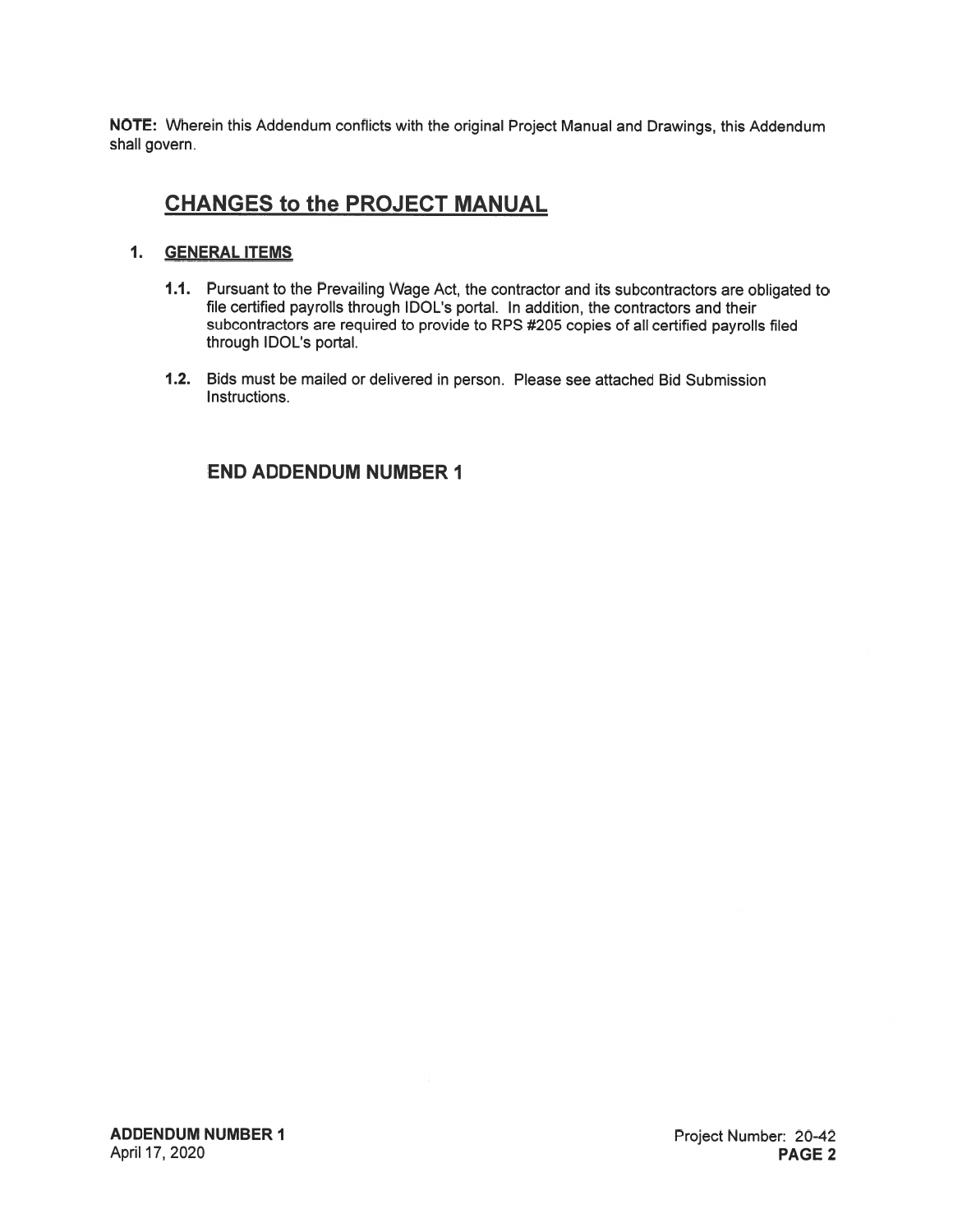

# **ROCKFORD BOARD OF EDUCATION**

#### **BID SUBMISSION INSTRUCTIONS**

Due to COVID-19, RPS 205 is highly discouraging hand submission of bids. For the safety of everyone involved, including RPS staff and contractors, we would prefer bids be submitted via US Mail, FedEx or UPS. If any bidder absolutely cannot mail their bid, please carefully follow the directions below for delivering them in person to the Administration Building.

- 1. On the day the bid is due bids can be hand delivered anytime after 8:00 AM and before the bid opening begins. Bidders must take the elevator from the lobby to the 2<sup>nd</sup> floor, and only one person is permitted on the elevator at a time. Between the elevator and the security desk there will be a container labeled for bid drop-off. Please leave the bid in the container and exit the building. It is highly encouraged that bidders do not turn in bids immediately before the bid opening to avoid several bidders being in the same space at once. If other bidders are present at the time you deliver your bid, you must maintain proper social distancing measures of 6 feet between each person at all times. Please do not hand deliver a bid if you are visibly ill. All visitors to the Administration Building must wear proper face coverings and gloves.
- 2. RPS Purchasing staff will conduct the bid opening remotely via Zoom at the assigned date and time. Pre-bid attendees will receive invitations ahead of the bid opening. Bidders will not be allowed to attend the bid opening in person.
- 3. The Director of Purchasing will read the bids aloud, take any questions from meeting attendees, and conclude the meeting. When multiple bids are opened at the same meeting they will be opened and read aloud consecutively.

Thank you in advance for your understanding and cooperation. Please direct any questions to the Purchasing department at purchasingdeptstaff@rps205.com.

ROCKFORD BOARD OF EDUCATION

By: Dane Youngblood

Director of Purchasing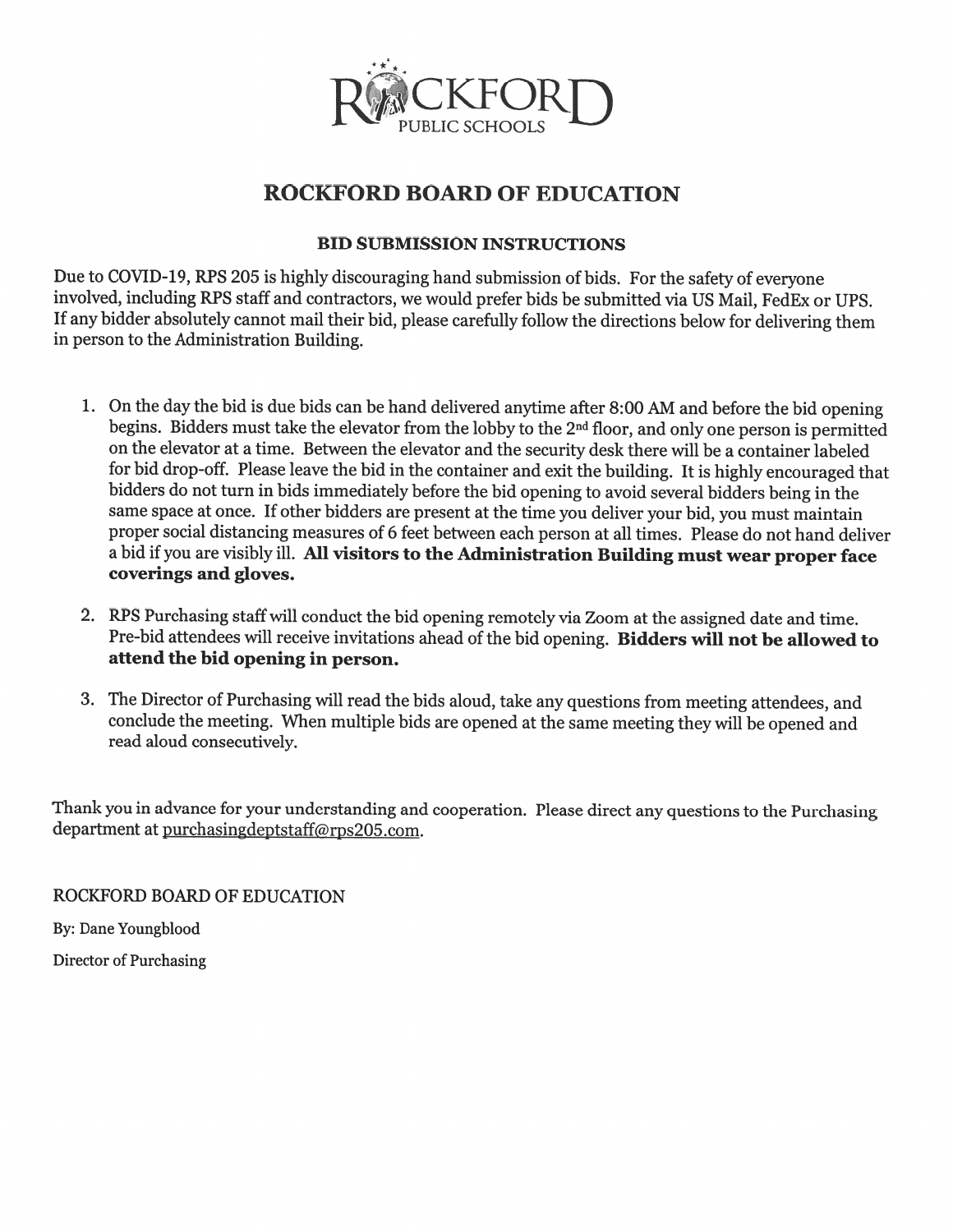## PRE-BID CONFERENCE OPENING STATEMENT

Welcome to the mandatory pre-bid conference for IFB No. 20-42 Auburn H.S. Security Vestibule Project for the Rockford Public Schools.

The purpose of this meeting is to receive input, comments, questions, clarifications and suggested changes relative to this solicitation. As a reminder, the only acceptable changes to the Bid/RFP are formal Addenda published by the RPS Purchasing department. Additionally, the Addendum may address other issues identified by the School District.

The goal of today's meeting is to increase your knowledge of the solicitation as it is written and provide an information mechanism in which you may advise the School District of any changes it should make. Consequently, any changes you wish the Rockford Public Schools to consider must be submitted in writing to the Purchasing department before the deadline as expressed in the solicitation.

We will try to answer as many of the questions as possible. If we cannot answer a question today, we will defer that answer to the published Addendum. Additionally, minutes from this pre-bid conference will be published in the Addendum.

- Bid Opening is scheduled for Wednesday, April 29, 2020 at 10:00 am Rockford Board of Education, 6th floor Conference Room. Late bids will not be accepted. Faxed or emailed bids will not be accepted.
- $\triangleright$  Board Approval May 12, 2020.
- $\triangleright$  Bid RFI Procedures All written correspondence during the bid process MUST be sent to Dane Youngblood, Director of Purchasing, via email at PurchasingDeptStaff@rps205.com. Last RFI will be accepted until April 21, 2020 at 12 pm. Last addendum will be issued by April 23, 2020 at 4:30 pm.
- $\triangleright$  Addenda will be emailed to all attendees at the pre-bid conference, posted on the RPS website and Demand Star.
- $\triangleright$  PLEASE reference the REQUIRED FORMS CHECK LIST for all documents that must be submitted with your bid offer form. All forms must be properly completed, signed and submitted or your bid will be deemed non-responsive.